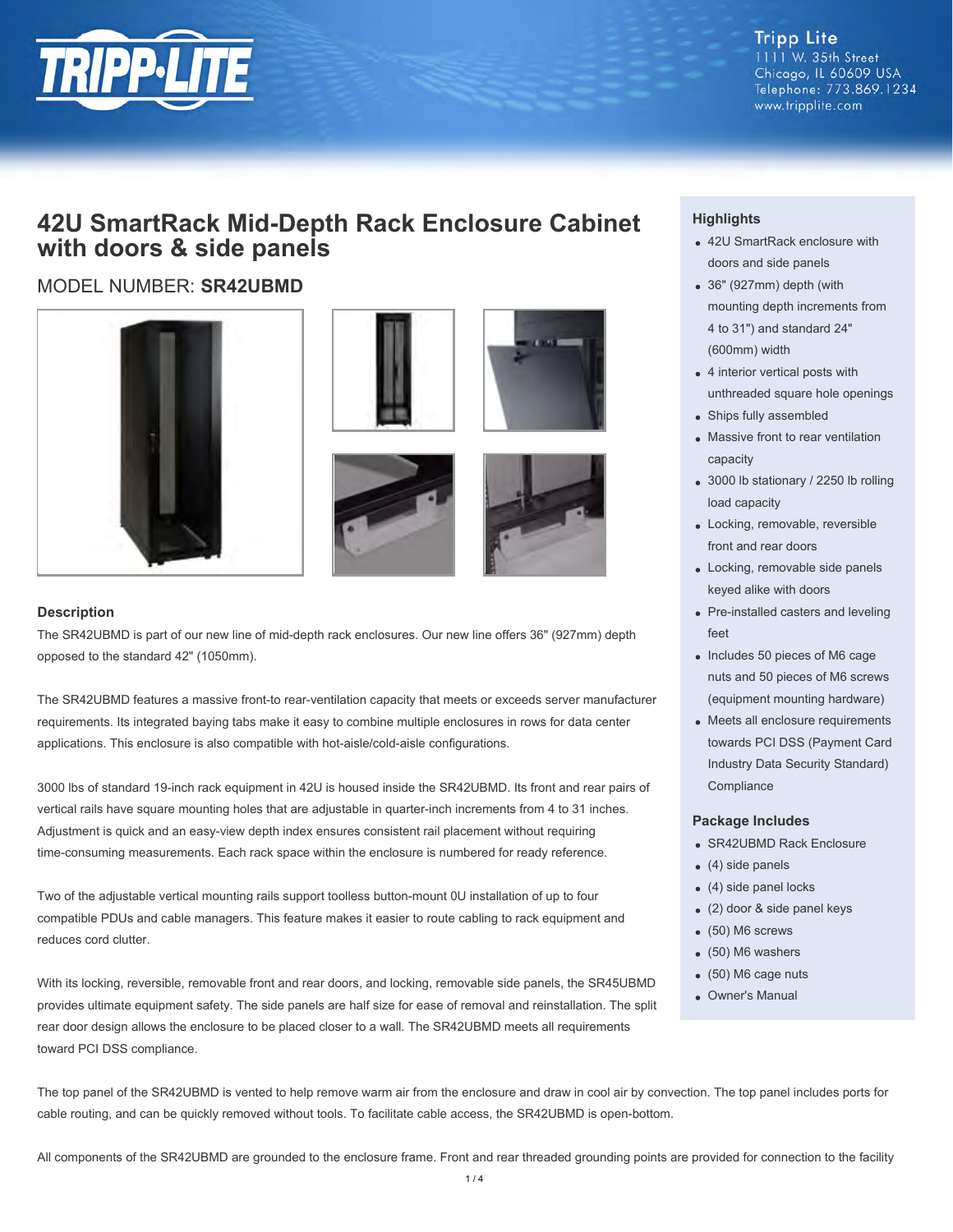

earth ground. The removable front and rear doors feature quick-release ground wires.

To simplify deployment, the SR42UBMD comes with preinstalled casters that enable it to be easily maneuvered into the desired location, where it can be secured by adjusting the preinstalled levelers. Note: the casters are intended for minor position adjustments and are not designed for moving the enclosure over long distances.

The SR42UBMD comes with a 5-year product warranty. As part of the SmartRack family, the SR42UBMD is compatible with Tripp Lite's extensive range of rackmount accessories, enabling you to customize your solution to meet any requirement.

#### **Features**

- Ships fully assembled for rapid deployment and rolls into place on pre-installed casters allowing the enclosure to be pre-configured and rolled to the final installation location - casters are removable
- Front and rear sets of equipment mounting rails adjust in 1/4" increments. Adjustment is quick and convenient. The easy-view depth index ensures consistent rail placement without requiring time-consuming measurements.
- Toolless accessory mounting rails (2 rails per enclosure) include slots for quick installation of compatible PDUs and vertical cable managers. Mounting slots are arranged in an industry-standard pattern compatible with a wide variety of accessories. Each rail can accommodate two vertical PDUs or cable managers side-by-side (four items per enclosure).
- Enclosure includes mounting hardware of 50 pieces of M6 cage nuts and 50 pieces of M6 screws
- Textured powder coat finish for tough resistance to environmental concerns such as deployment in warehouses.
- Massive front to rear ventilation capacity. 65+% open space in door perforation pattern meets or exceeds server manufacturer requirements.
- Maximum usable internal depth of 31 inches (front to rear rail).
- Weight ratings of 3000 lb stationary and 2250 lb rolling.
- Front door is locking, reversible and removable.
- Rear doors are locking and reversible. Split rear door design reduces clearance requirements for service entry allowing the enclosure to be placed closer to a wall.
- Locking removable side panels are 'half size' to make them smaller and lighter improving ease of installation and servicing. Two side panels per side (4 panels total). Side panels are keyed alike to the front and rear doors.
- Built in baying tabs allow enclosures to be combined securely in rows. Center-to-center width can be set at 600mm or 24" to match standard data center floor tiles.
- Leveling feet extend to allow enclosure to be positioned on uneven floors. Levelers are removable.
- Convenient grounding system. All components are grounded to the enclosure frame which includes multiple connections for facility ground. Front and rear doors include quick-release ground wires.
- Open bottom for cable access.
- Top panel has generous cable access holes. Panel can be removed toollessly in seconds without having to disconnect cables first.
- Included stabilizing brackets are used for shipment and can be reattached at the bottom of the enclosure frame on the inside or outside of the rack.
- Meets all enclosure requirements towards PCI DSS (Payment Card Industry Data Security Standard) Compliance
- Compatibility with airflow optimization accessories as well as cable management accessories.

# **Specifications**

#### **OVERVIEW**

Style **Floor Standing**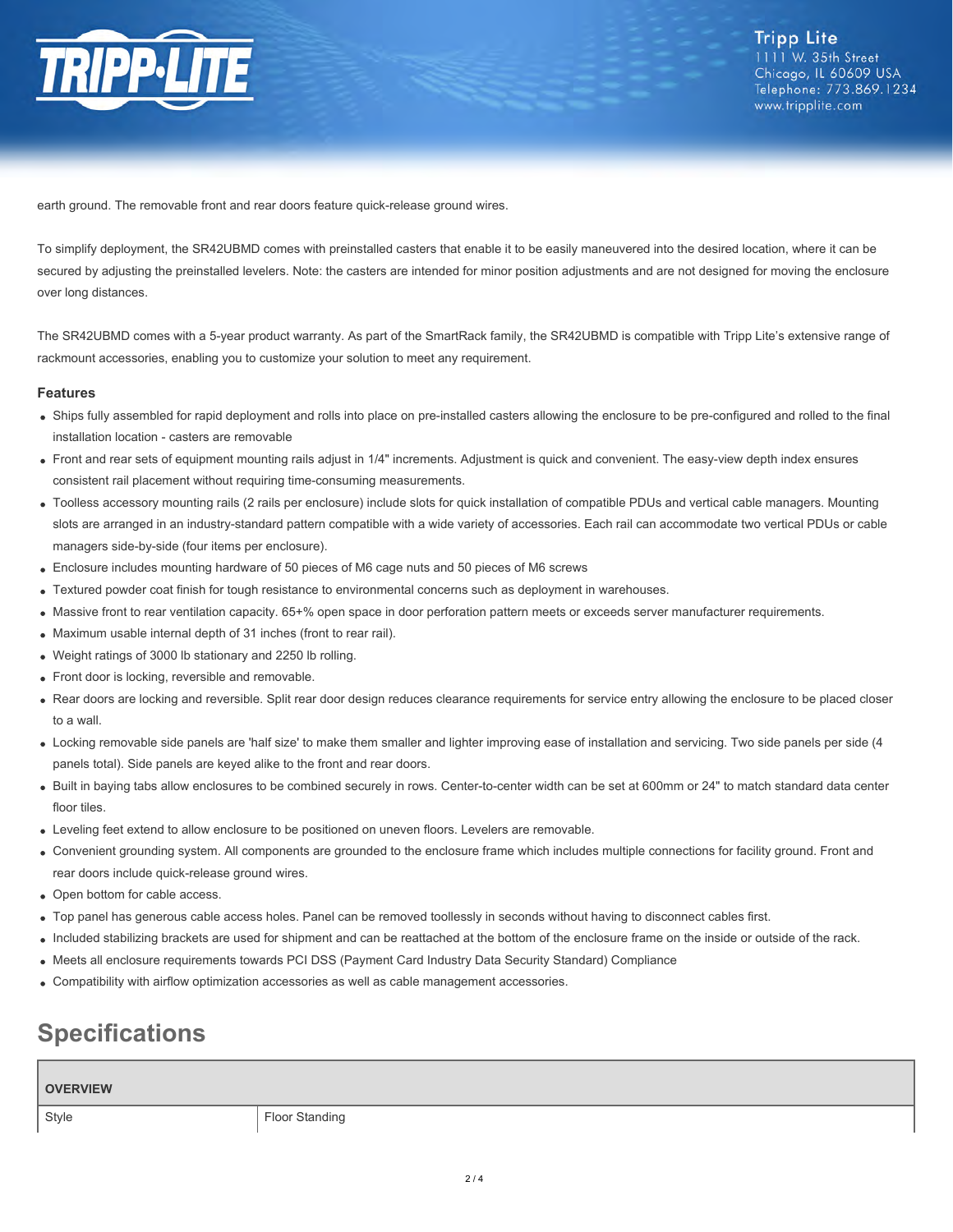

| <b>PHYSICAL</b>                                    |                            |
|----------------------------------------------------|----------------------------|
| Installed Whole System Maximum<br>Rack Depth (in.) | 31                         |
| Installed Whole System Maximum<br>Rack Depth (cm)  | 78.7                       |
| Installed Whole System Minimum<br>Rack Depth (in.) | 4                          |
| Installed Whole System Minimum<br>Rack Depth (cm)  | 10.16                      |
| Rack Height (U Spaces)                             | 42                         |
| Shipping Dimensions (hwd / in.)                    | 85 x 26 x 37.8             |
| Shipping Dimensions (hwd / cm)                     | 215.9 x 66.04 x 96         |
| Shipping Weight (lbs.)                             | 300                        |
| Shipping Weight (kg)                               | 136.08                     |
| Unit Dimensions (hwd / in.)                        | 78.5 x 23.63 x 36          |
| Unit Dimensions (hwd / cm)                         | 199.39 x 60.02 x 91.44     |
| Unit Weight (lbs.)                                 | 250                        |
| Unit Weight (kg)                                   | 113.40                     |
| Color                                              | <b>Black</b>               |
| Weight Capacity - Stationary (lbs.)                | 3000                       |
| Weight Capacity - Rolling (lbs.)                   | 2250                       |
| Weight Capacity - Stationary (kg)                  | 1360.8                     |
| Weight Capacity - Rolling (kg)                     | 1020.6                     |
| Factory Preset Rack Depth (in.)                    | 22.75                      |
| Factory Preset Rack Depth (cm)                     | 57.79                      |
| Hinged (Swings Away from Wall<br>Bracket)          | No.                        |
| <b>SPECIAL FEATURES</b>                            |                            |
| Grounding Lug                                      | Front and back door frames |
| <b>CERTIFICATIONS</b>                              |                            |
| Certifications                                     | UL60950; RoHS; CE          |
| NOM (Mexico)                                       | Tested to NOM (Mexico)     |
| Approvals                                          | EIA/ECA-310-E              |
| <b>WARRANTY</b>                                    |                            |